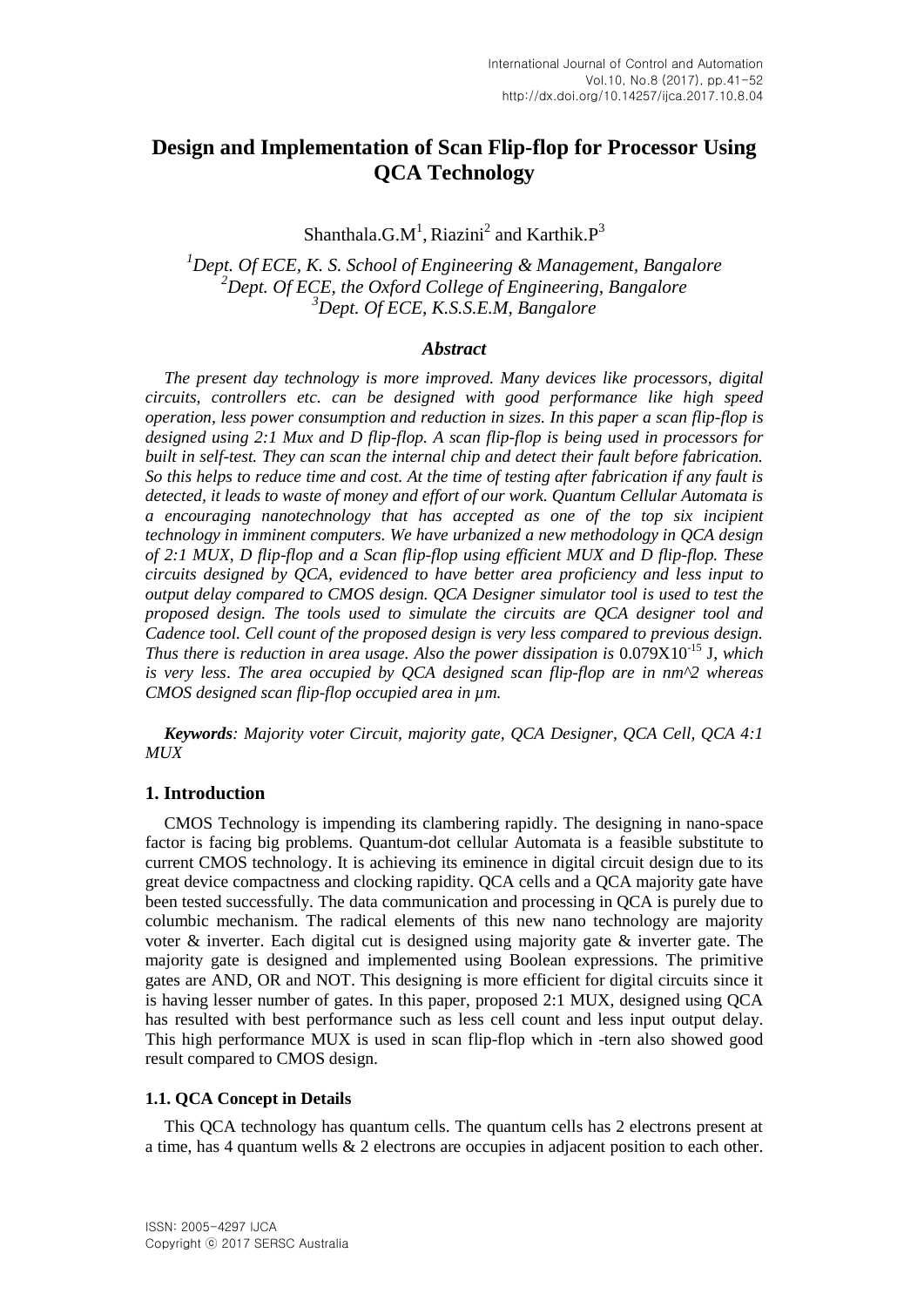The polarization takes place here, it is done with the help of columbic repulsion. The polarization constitutes two modes of operation: logic '0'& logic "1". Advantage of QCA is there is current flow in & out of each cell.

The cells within the design are field configured, so charge from one cell is transmitted to next cell. The highlight property for this is , the essential device -device interaction's barrier state between each state is modulated by the clocking scheme. This clocking scheme does the work of lower power dissipation. When cells are arrange in series they act as wires, which will be having the same values for all cells. Usually the primitive majority gate has 3 initial inputs, one polarization state assigned by us, one output  $\&$  an processing cell in between all the above four cells as shown in Figure 1a and Figure 1b. Assume three input's of majority voter like U, V, W. They can be expressed as  $M(U,V,W)=UV+VW+WU$ . IF we want to do operation like OR or AND it is dependent on the polarization that we request. Inverter circuit is shown in Figure 1c.



**Figure 1c. QCA Inverter**

#### **1.2. QCA Clocking**

The quantum dot cellular automation clocking schemes is provided with the help of potential barriers. When we have low range of potential, then the electrons are said to be at no operation. The tunneling rate is reduced when increase the potential barrier at that time the electrons initialize to localize .When the electrons gets localized they starts to do polarization. The cells get localized at highest barrier potential. The localized cell behaves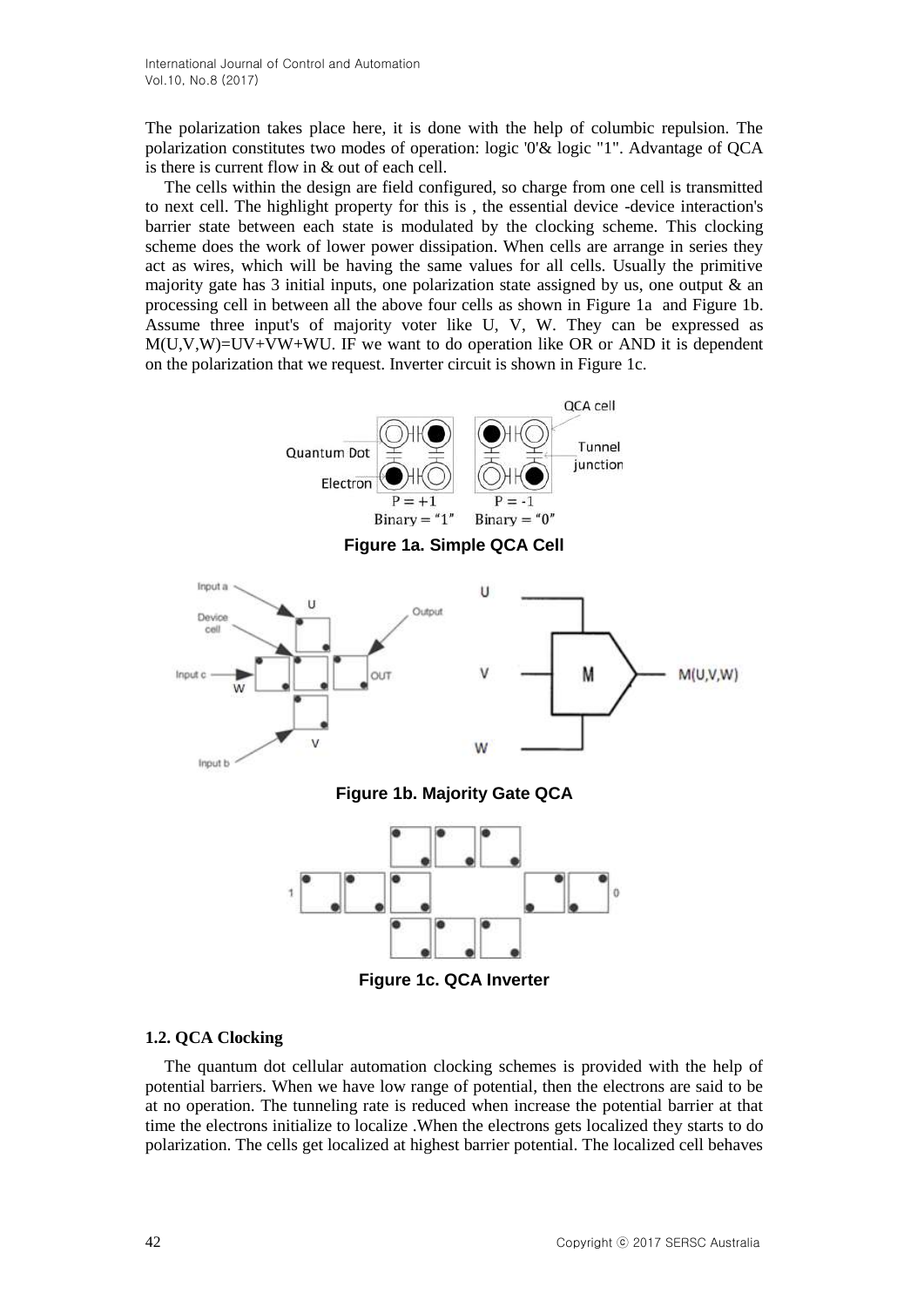as usual input  $\&$  the active input will have new values. It leads to input pipelining. The clock zones with time period is shown in [Figure 2](#page-2-0).



**Figure 2. QCA Clocking**

#### <span id="page-2-0"></span>**1.3. Advantages of QCA**

- The QCA technology is known to be a "edge driven". Since it has the input at one edge &respective related output is obtained at another edge.
- It does not require any power line for power internally for transferring input to output.
- As it does not require any power, it just requires the proper presence of selection to motivate the flow of output wave form from ground state.
- Quantum cells are very small measured in nano-scale, requires less very less area, cell count power.

## **2. Reported Works**

Tiago Teodosio *et al.* [1] was the first team to found this QCA designer tool. This tool helped to design the logical circuits in automatically generating their layout using quantum cells. Some of the examples like basic logic gates inverter, AND and OR Gates, QCA layouts are generated. They are compared with the truth table to verify the output. The sop transactions in nano technology was explained [2]. They have designed the 2:1 Mux, 4:1 Multiplexers with some changes in their parameters like cell count, area usage, delays, power and energy, *etc.* J.Huang *et al.* [3] has designed some sequential circuits using quantum dot nano technology. In their paper they explained about some Flip-flops like D Flip-flop, SR Flip-flop, JK Flip-flop, T Flip-flops. The details about the clocking scheme in QCAD tool were also explained. Each and every Flip-flops output were verified with their respective truth table. Bahniman Ghosh *et al.* [4] designed some combinational and sequential circuits using QCA. They are 4:2 priority encoder, 8:3 simple encoder, scan Flip-flop, pseudo random bit sequence generators layout was generated and they were compared with the CMOS technology. Finally these all designed circuits are cascaded into a big complex circuit design to form some designs like ALU (or) Arithmetic Logic Circuit, FPGA (or) Field Programmable Gate Array Circuits. These circuits are more suitable for physical implementation due to the majority voters fault tolerance.

The RAM Memory cell and some other various memory cells are designed and explained by JhonTimler *et al.* [5][6]. In this paper they have given the full description related to power and energy dissipation. All the memory cells are designed using majority voter with five QCA cells. He also explained about the shift register and the power flow taking place manner. In paper [7] by K.Walns *et al.*, has briefed about the RAM memory cell designing with 1\*4 RAM and also designed the decoder layout. In this, the RAM has the storage capacity about 1.6 Gb/cm.sq. The design layout of  $1*4$  RAM is combines with 2 to 4 decoder layout within it .In paper [8] , a brief and clear information about the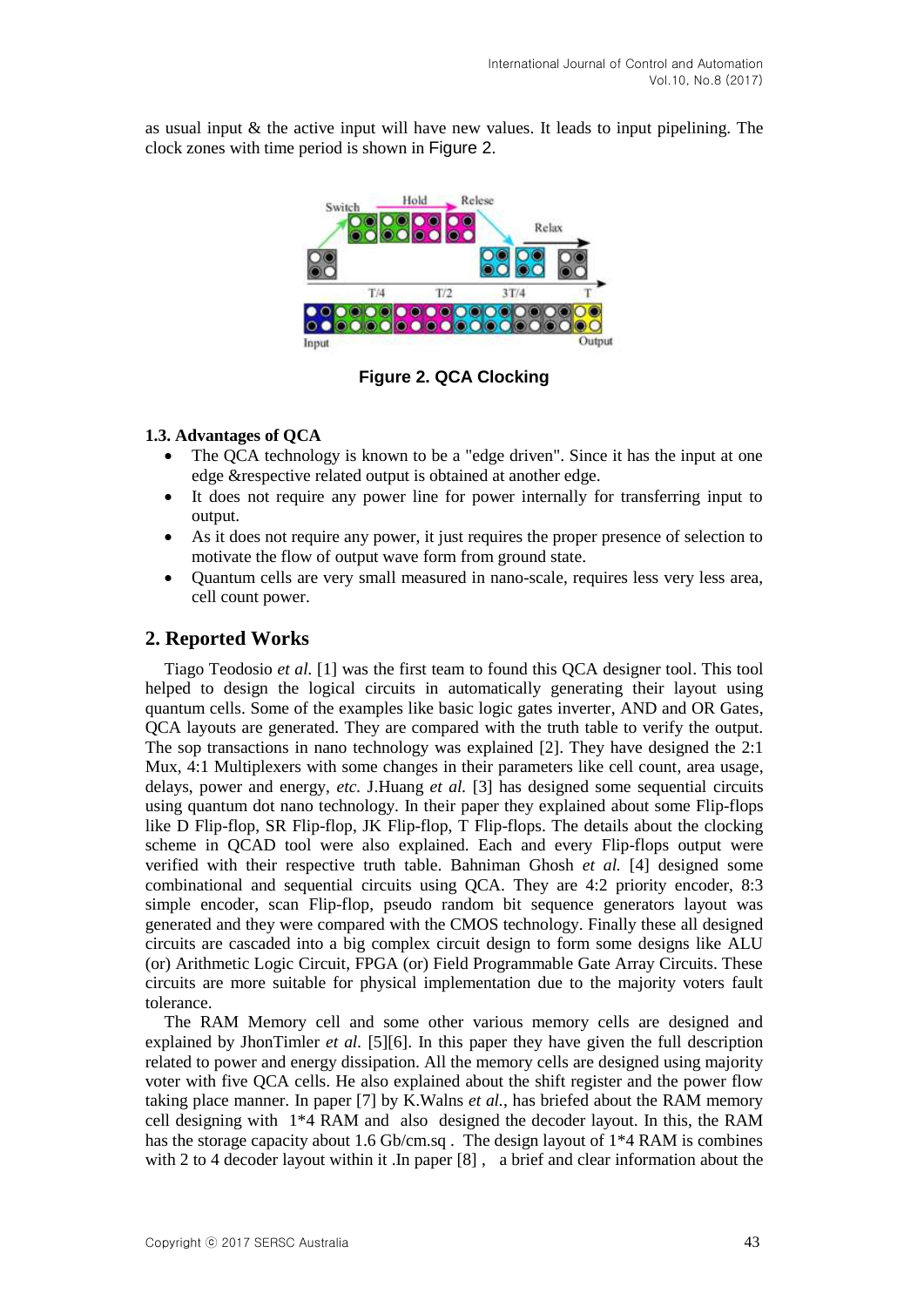basics of QCA, the QCA cells and the quantum dots . They also explained about clocking schemes. In paper [9], They described about the sequential circuit designs. They also explained about RAM memory cell. In this differently explained about the comparison of QCA layout with Intel core. They had the high input feedback during read and write operation. V.Vankamamidi [10] has given full description about the advantages and disadvantages of QCA over CMOS technology. They have explained what is the use of reducing cell count, area, so because of it power dissipation is efficient in QCA with less cell count and area. In [11] , Praveen Venkataramani *et al.* and in [12] Durgamadhad *et al.* explained about the sequential circuit designing using quantum dot and how the derivation is carried out for energy and power dissipation and has compared their derived values with CMOS VLSI circuit designing .

R.Vennila *et al.* [13] have given the analysis for decoder circuit using the quantum dot. They also have said about the memory cell like serial and parallel m/m , The working of serial and parallel m/m in QCA with logical diagram . X.Gao *et al.* [14] exposed about the quantum bit especially for targeting silicon multi-level quantum dots. They explained the quantum basics with Boolean expressions and their truth table for majority voter. Xiao Zhang *et al.* [15] has addressed the problems we deal with to achieve throughput and to obtain high speed without any fairness in crossbar switch. P.Donglas Tongan *et al.* [16] and In [17], Huzefa Saifee *et al.* has demonstrated the how coulumbie interaction takes place and their polarisation properties and their two states foe polarisation. He also done the simulation for programmable logic gates and the complex gates also. In this paper [18] by Mrinal Gosnamy *et al.* shown that there is an alternate technology for CMOS technology that is QCA technology. In this paper they have designed D-Latch, Multiplexers, Counters, T-Latch, ALU, etc . The advantages of QCA for logic synthesis and the cell count, area, delay were also discussed. Kun Kong *et al.* [19] and [20] by Sanjukta Bhanja proposed the majority gate and their synthesis for logic circuits. The proposed QCA designed is taken as reference and have explained about the optimization of cells in a layout and they have explained the power dissipation in upper bound in QCA circuits.

# **3. Earlier Work**

## **3.1 2. 1 MUX**

The mechanism of plugging one or more signal and imparting into a single passage is known as Multiplexing. This can be effectuated by the gadget called Multiplexer. The logical diagram of 2:1 MU is shown in [Figure 3](#page-3-0). These are mostly widely used in digital circuits and systems. Also the majority voter cell is also shown in [Figure 4](#page-4-0).



**Figure 3. Logical Diagram of 2:1 MUX**

|  |  |  |  |  | Table 1. 2:1 MUX Truth Table |
|--|--|--|--|--|------------------------------|
|--|--|--|--|--|------------------------------|

<span id="page-3-0"></span>

| SELECT IP=SEL | ΛP |
|---------------|----|
|               |    |
|               |    |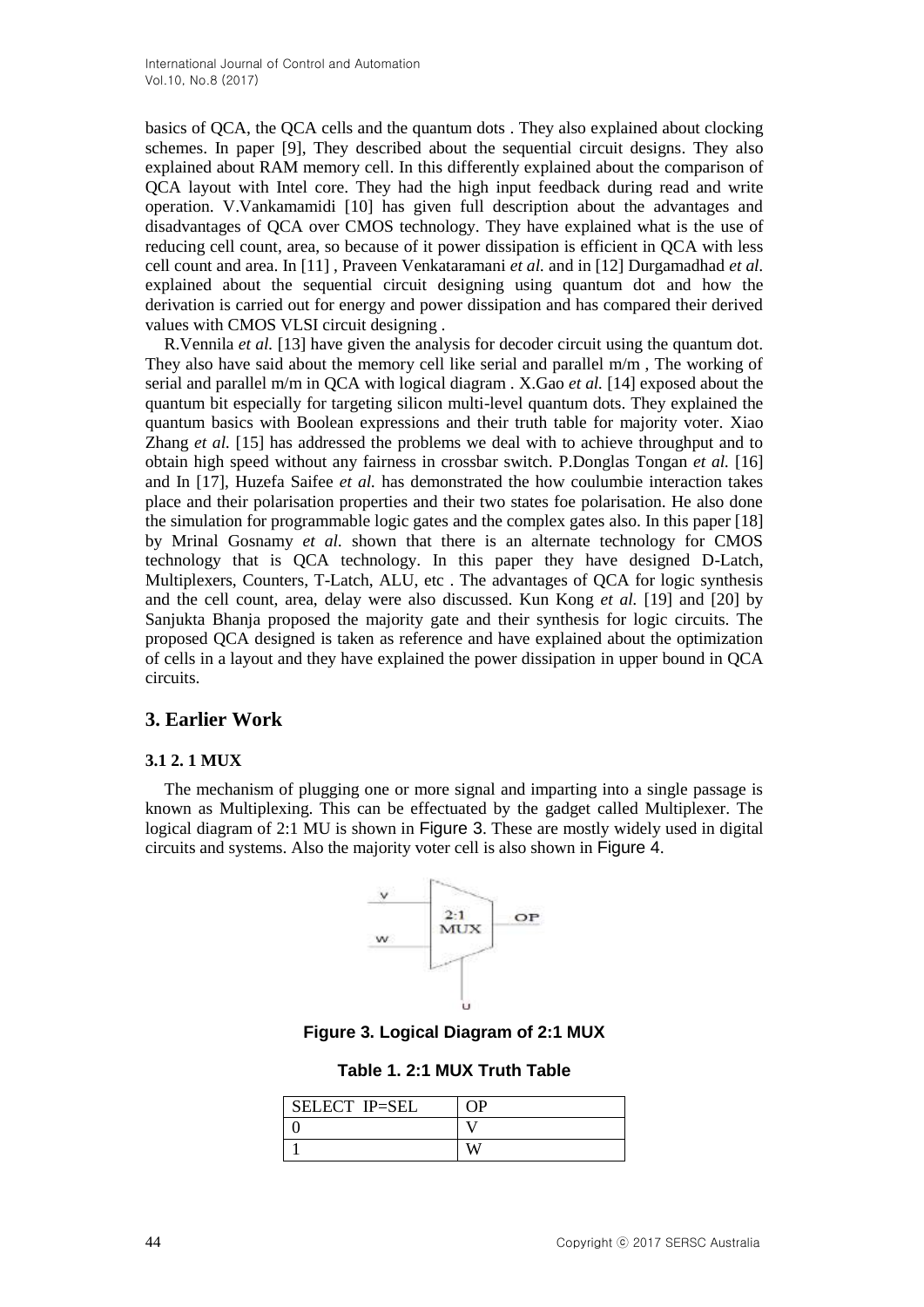

**Figure 4. Majority Voter Block for 2:1 MUX**

<span id="page-4-0"></span>The 3 signal inputs are U, V, W. The selector input is corresponds to U and the multiplexer output signal is Y. A Block was included in this design, which is an AND Block and an OR block. When the clocking phases are adjacent to one another they help to admit the correct signal propagation. [Figure 5](#page-4-1) represents the circuit diagram of earlier 2:1 MUX and simulation results.



<span id="page-4-1"></span>**Figure 5. Circuit Diagram of Earlier 2:1 MUX Unit with Simulation Result**

**3.2. Scan Flip-flop**



<span id="page-4-2"></span>**Figure 6a: Block Diagram of Scan Flipflop**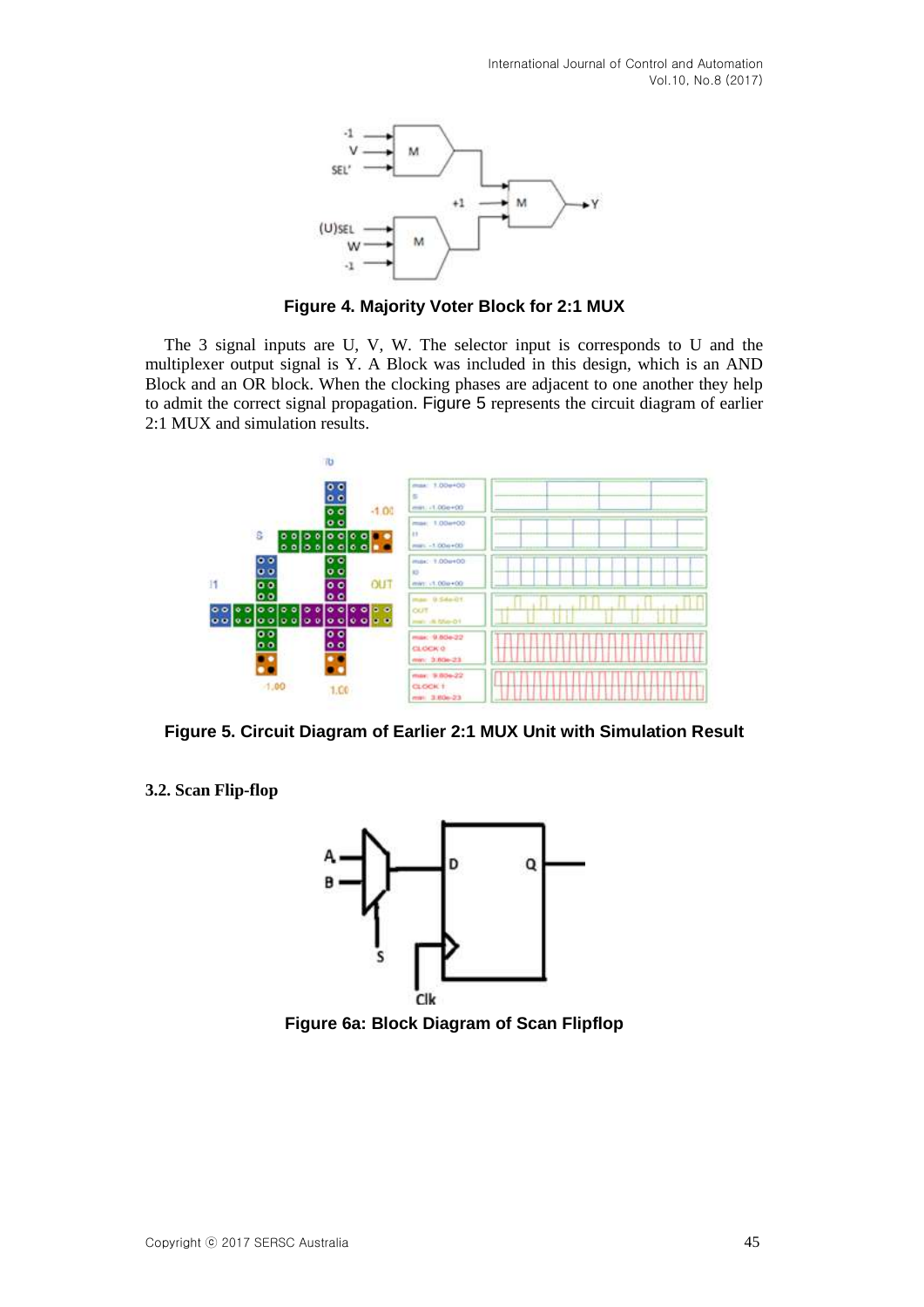International Journal of Control and Automation Vol.10, No.8 (2017)



**Figure 6b: QCA Layout and Waveform of Scan Flip-flop**

Earlier scan flip-flop Block diagram is shown in [Figure 6](#page-4-2)a, also layout and waveform are represented in Figure 6b.

### **4. Proposed Work**

#### **4.1. 2:1 MUX**

A new design for 2:1 mux is proposed here where efficient MUX design with required performance was achieved. For the same, conventional approach was also tried, where two AND gates are used for anding two inputs with the selection line and One OR gate to add them. **[Figure 7](#page-5-0)** shows circuit layout and simulation result of proposed 2:1 mux



<span id="page-5-0"></span>**Figure 7. Circuit Diagram and Simulation Result of Proposed 2:1 Mux**

#### **4.2. D Flip-flop**

D flip-flop is considered as the basic memory cell. D stands for "data". This stores the values (either logic "0"or logic "1") present on the data line. The D flip-flop changes its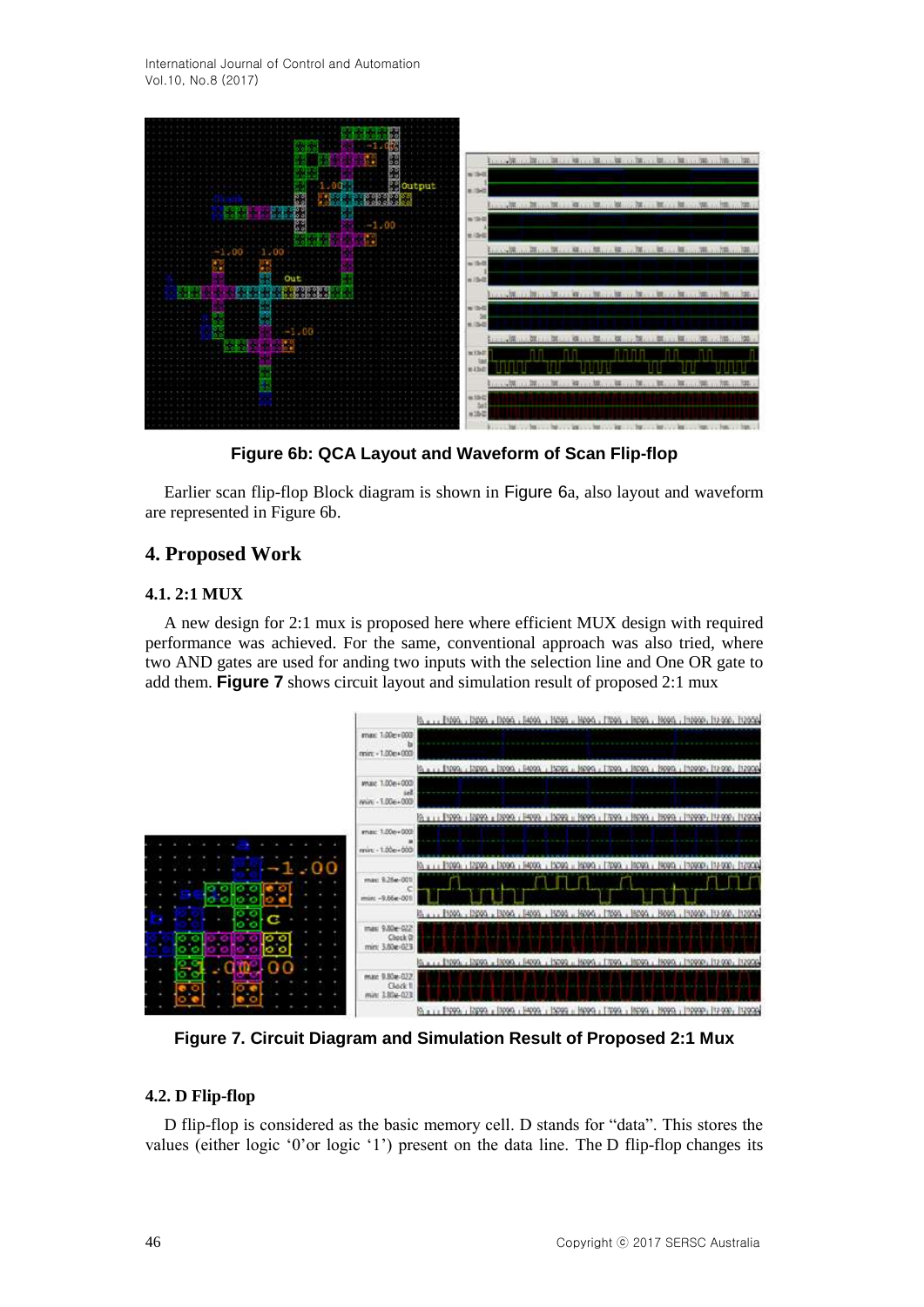state for edge triggering clock. A set/reset flip-flop can be used to implement D flip-flop by tying the set to the reset through an inverter**.** D flip-flop circuit layout and simulation results are shown in [Figure 9](#page-6-0).



**Figure 8. D Flip-Flop Block Diagram and Truth Table**



**Figure 9. QCA Design and Simulation Result of D Flip-flop**

## <span id="page-6-0"></span>**4.3. Scan Flip-flop**



**Figure 10. Proposed Scan Flip-flop**

<span id="page-6-1"></span>This is the proposed design of our scan flip-flop. Here we have reduced the cell count, area, less power dissipation and delay less , more efficient circuit design. [Figure 10](#page-6-1) shows the proposed scan flip-flop layout and [Figure 11](#page-7-0) shows the simulation result of scan flipflop. The output of 2:1 mux is provided as input for D flip-flop which constitute a scan flip-flop.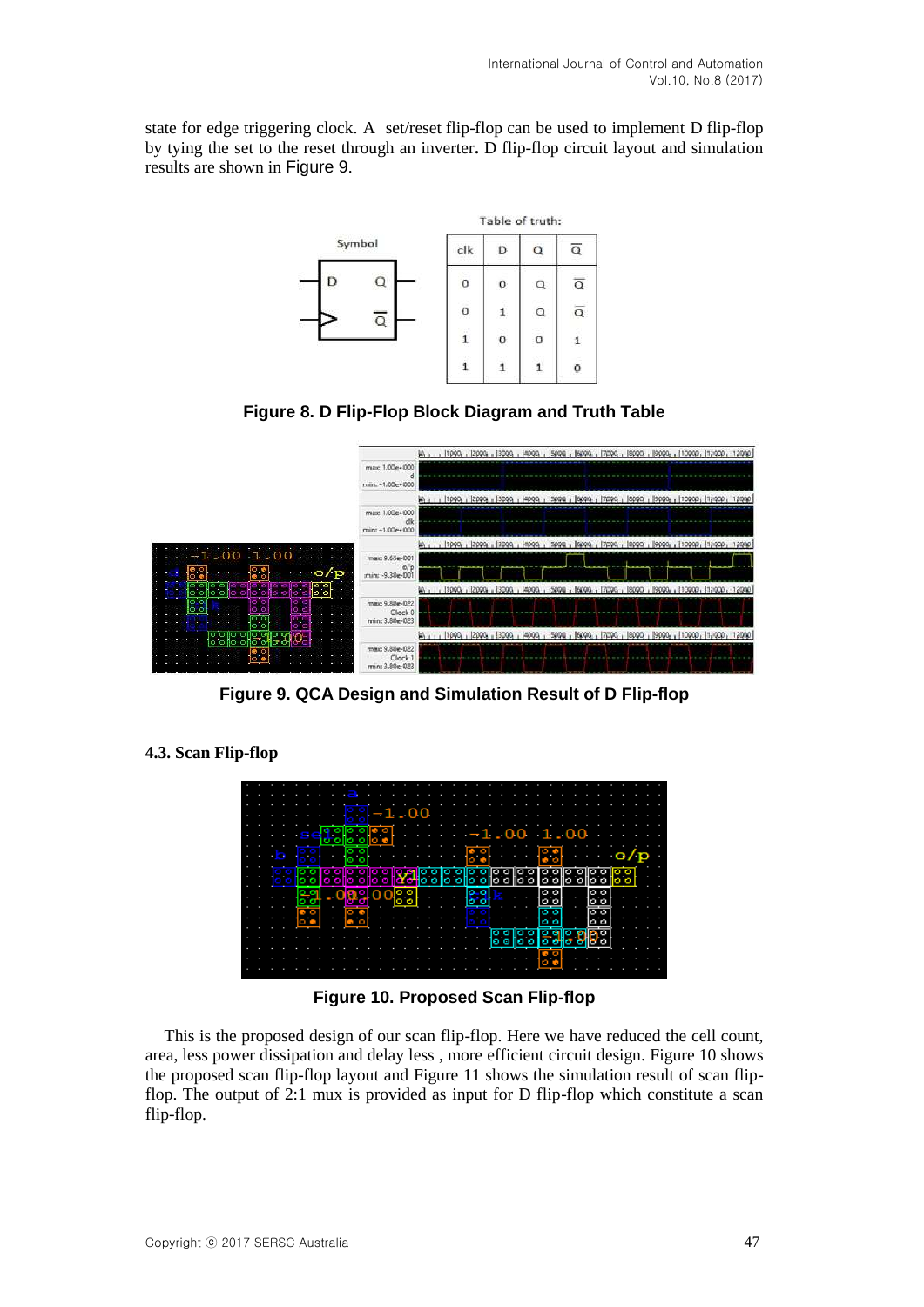International Journal of Control and Automation Vol.10, No.8 (2017)



**Figure 11. Output of Scan Flip-flop**

<span id="page-7-0"></span>Scan flip-flop simulation result and synthesized report are shown in [Figure 12](#page-7-1) and [Figure 13](#page-8-0). Also cell report is shown in fig14. All this reports are generated using cadence tool. The area occupied by CMOS design is 18µm.

| <b>Source</b><br>Behaviour Senubition<br><b>FIRSTAND</b>  | Now:<br>1000 ms  |     |  | 804<br>200 |  |  |  | 1000 |
|-----------------------------------------------------------|------------------|-----|--|------------|--|--|--|------|
| <b>Q</b> <2+005g(4)<br>и                                  | н                | ٠   |  |            |  |  |  |      |
| center (marge v)                                          |                  | n   |  |            |  |  |  |      |
|                                                           | <b>MTV_CYCLE</b> | 0.5 |  |            |  |  |  |      |
| <b>PC SOURCES</b><br><b>CLOSHI</b><br><b>CO</b> Shapshots | <b>EXECUTIVE</b> |     |  |            |  |  |  |      |
|                                                           | ъ.<br>a          | D   |  |            |  |  |  |      |
| Patenni                                                   | ñ                | ٦   |  |            |  |  |  |      |
| archy of last<br><b>A</b> British<br><b>NEVE</b>          |                  | ٠   |  |            |  |  |  |      |
|                                                           | u.<br>ä          | ٠   |  |            |  |  |  |      |

<span id="page-7-1"></span>**Figure 12. VHDL Simulation Output of Scan Flip-Flop**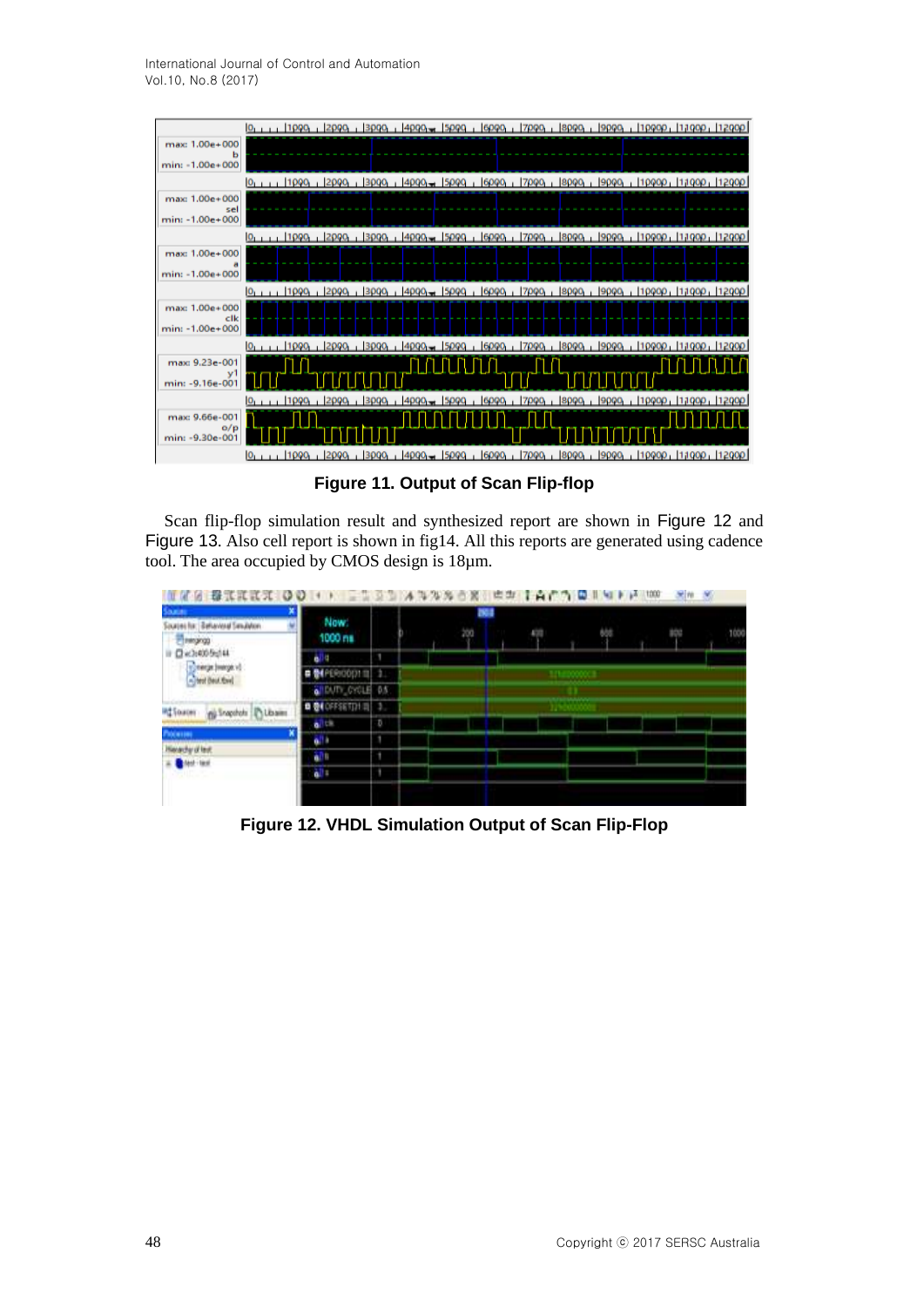International Journal of Control and Automation Vol.10, No.8 (2017)

| Cadence Encounter(R) RTL Compiler v12.10 ±033 1 - /scarchicadence_database NCO riciabs/work | $-$ 11 $\times$                             |
|---------------------------------------------------------------------------------------------|---------------------------------------------|
| Elle Beport Tools Preferences Window Help                                                   | cadence                                     |
| Henrichy HDL COOK Time Studied<br>Schematic.   Thursday<br>0 9 6 4 4 8 0 4 6 6<br>merge     |                                             |
| $_{\odot}$ ikes<br>$\frac{1}{2}$<br>$\sum$<br>$b \rightarrow$<br><b>STAR</b><br>merge 1     | ra —<br>ġ<br>-62<br>£.<br>auto spdate: 2000 |
|                                                                                             | Design is mapped.                           |

<span id="page-8-0"></span>**Figure 13. Cadence Synthesized Output of Scan flip-flop**



**Figure 14. Area Usage of Scan Flip-Flop in Cadence**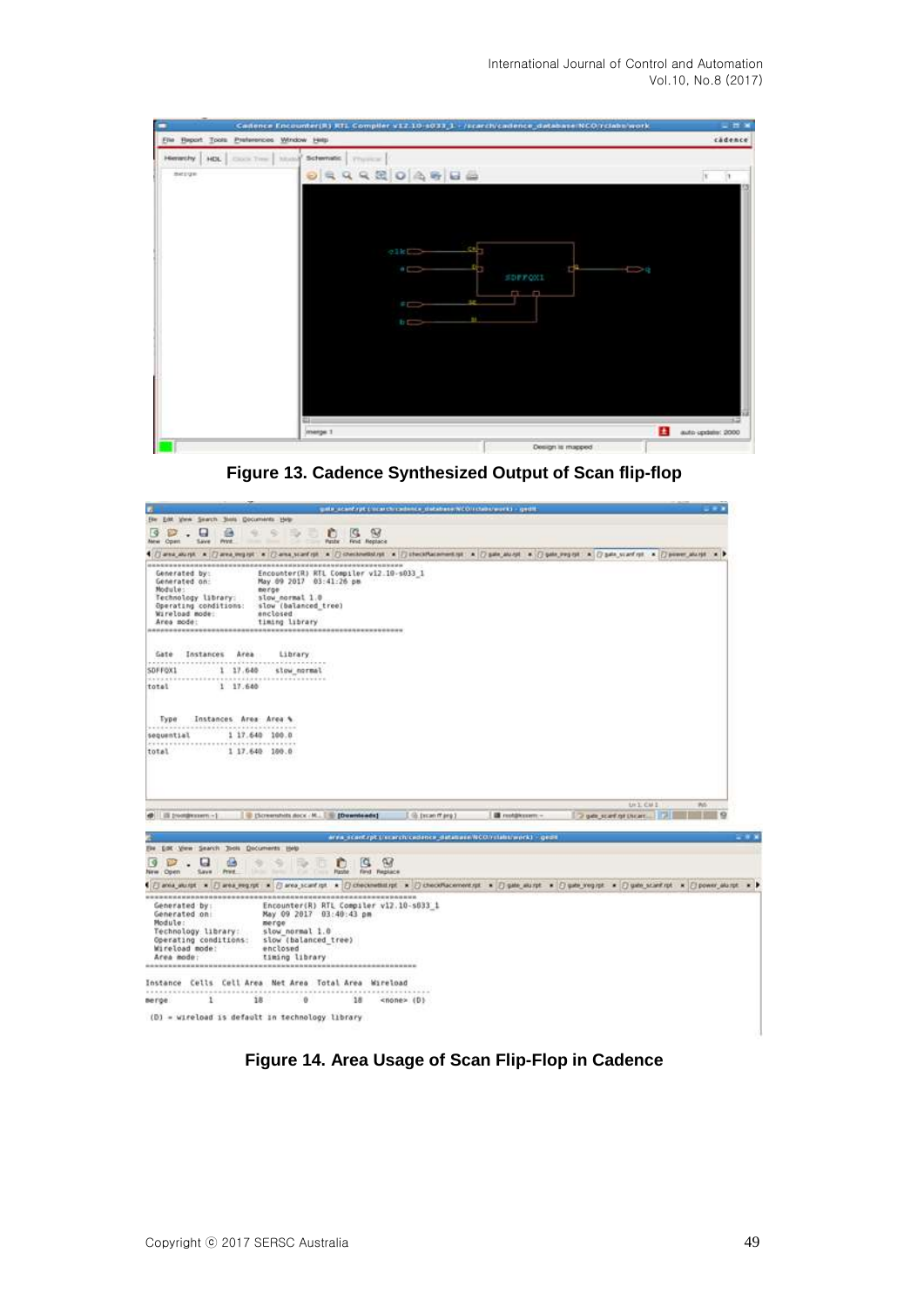| <b>PARMETERS</b>               | <b>CELL COUNT</b>                |                                  | CELL AREA OF CLOCKING<br><b>PROPOSED</b><br><b>DESIGN</b> |                             |
|--------------------------------|----------------------------------|----------------------------------|-----------------------------------------------------------|-----------------------------|
|                                | <b>PREVIOUS</b><br><b>DESIGN</b> | <b>PROPOSED</b><br><b>DESIGN</b> |                                                           |                             |
| $2:1$ MUX                      | 23                               | 15                               | 18607.95 nm^2                                             | $\mathcal{D}_{\mathcal{L}}$ |
| D FF                           | 23                               | 21                               | 24353.89 nm <sup>2</sup>                                  | 4                           |
| <b>SCAN</b><br><b>FLIPFLOP</b> | 90                               | 40                               | 56602.80 nm^2                                             | 4                           |

# **Table 2. Comparative Study of Two Designs**

### **Table 3. Result of Power and Energy Dissipation Calculation Using Kink Energy**

| ENERGY DISSIPATION $\vert 0.079X10^{-15}$ J |                             |
|---------------------------------------------|-----------------------------|
| POWER DISSIPATION                           | $0.079X10^{-15}$ J / $\tau$ |



**Figure 15. Comparison of Important Parameters of MUX, D Flip-Flop and Scan Flip-Flop**



**Figure 16. Comparison of Area Using QCA and CMOS Technology**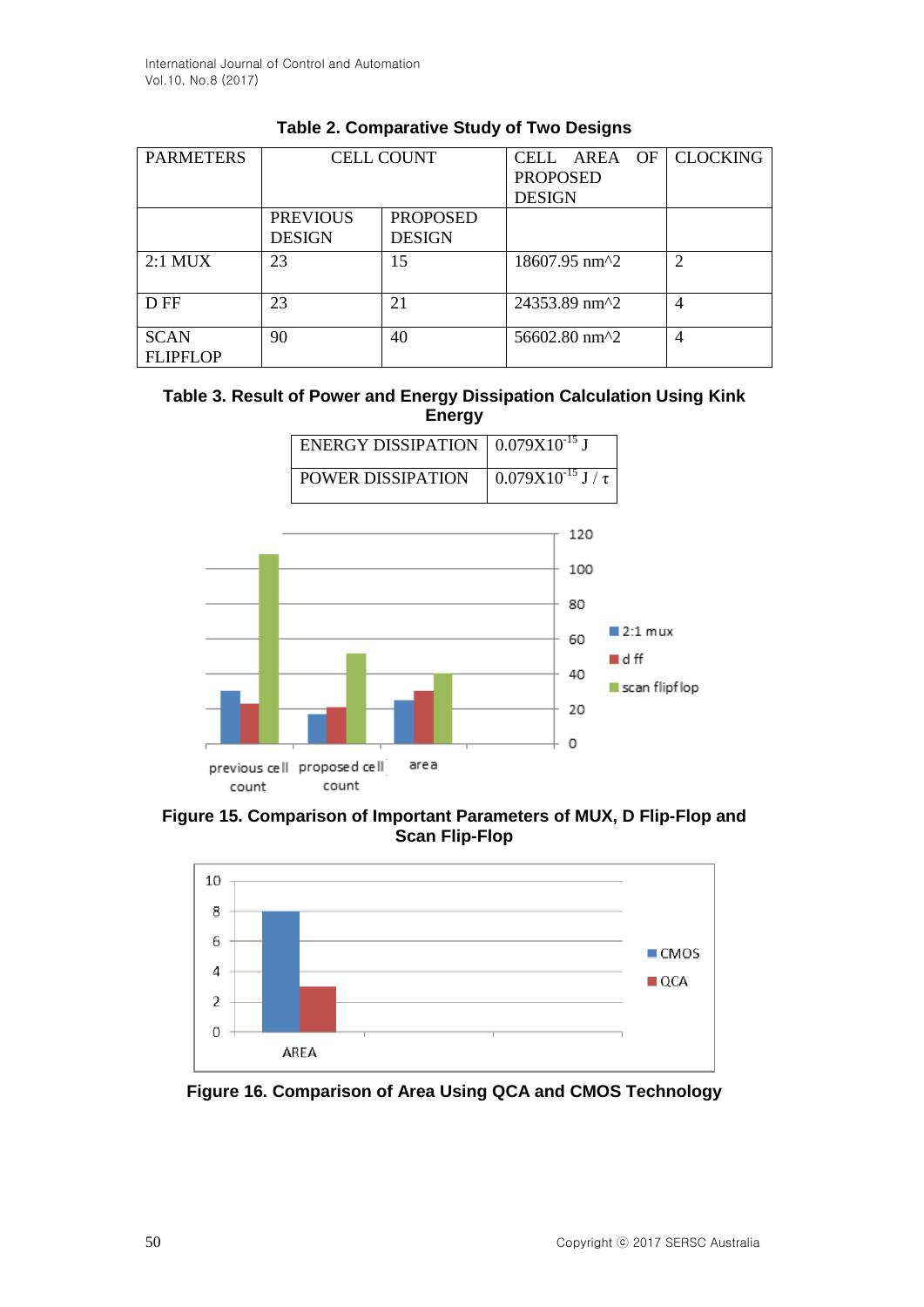### **5. Conclusion and Future Scope**

Classical QCA method is used for designing the circuit. The energy and power dissipation is very low for scan flip-flop using QCA technology. Also comparison of few parameters designed using QCA technology showed beneficial output. The proposed methodology is an resourceful way to reduce the time and cost of digital circuits defects before to fabrication. The design using QCA technology helps further to reduce the size, area, delay of the circuit, making them more efficient. By this technique we can design more complicated digital circuits. In future optimized N bit controllers can be built and tested using this.

## **Acknowledgement**

I would like to thank Dr. Preeta Sharan for her immense support for the completion of this work.

#### **References**

- [1] E. N Gamesh, "Power Analysis of Quantum Dot Cellular Automata Circuits", 2nd International conference on Nanotechnology by ELSEVIER, **(2014)**.
- [2] D. Mukhopadhay, "Improves Quantum Dot Cellular Automata 4:1 Multiplexer Circuit Unit", sop Transactions on Nanotechnology, vol. 1, no. 1, **(2014)**.
- [3] J. Haung, M. Momenzadeh and F. Lombardi, "Design of Sequential Circuit by Quantum Dot Cellular Automata", Microelectromics Journal, **(2007)**.
- [4] B. Ghost, S. Gupta and S. Kumari, "Novel Design of combinational And Sequential Logical Structures in Quantum Dot Cellular Automata", Department Of Ece, Iit, **(2013)**.
- [5] J. Timler and C. S. Lent, "Power Gain and Energy Dissipation in Quantum Dot Cellular Automata", Journals Appl. Phys., American Institute of physics, vol. 91, **(2002)**.
- [6] S. Angizi, S. Sarmadi and S. Sayedselehi, "Deisgn and Evaluation of New Majority Gate Based Ram Cell in Quantum Dot Cellular Automata", Microelectronics Journal, vol. 46, **(2015)**.
- [7] C. S. Lent and B. Isaksen, "Clocked Molecular Quantum Dot Cellular Automata", IEEE Trans. Electron Devices, vol. 50, **(2003)**.
- [8] K. Walus, G. A Jullien and V. S. Dimitrow, "Ram Design Using Quantum Dot Cellular Automata", ATIPS Laboratory, University of Galary, Alberta, **(2004)**.
- [9] W. Liu, L. Lu and M. O"Neill and E. E. Swartzlander Jr., "Design Rules for Quantum-dot Cellular Automata", IEEE Journal, **(2011)**.
- [10] S. Frost, A. F. Rodrigues, A. W. Janiszewswi, R. T. Rush and P. M. Kogge, "Memory in motion: A study of storage structures in QCA", first workshop on non-silicon computing, **(2002)**.
- [11] K. Das and D. De, "Characterization, test and logic synthesis of novel conservative and reversible logic gates for QCA", International Journal of Nano-science, vol. 9, no. 3, **(2010)**, pp. 201-214.
- [12] V. Vankamamidi, M. Attavi and F. Lombardi, "Tile-based design of a serial memory in QCA", In proceedings of the 15th ACM Great Lakes Symposium on VLSI (GLSVLSI"05), **(2005)**.
- [13] A. Orlov, I. Amlani, G. Bernstein, C. Lent, and G. sinder, "Realisation of a functional cell for quantum dot cellular automata", science, vol. 277, no. 5328, **(1997)**, pp. 928-930.
- [14] P. Venkataramani and S. Bhanja, "Sequantial circuit design in quantum dot cellular automata", IEEE conference on nanotechnology, **(2008)**.
- [15] H. P Koringa, V. A. Shah and D. Misra, "Estimation and Optimisation of power dissipation in CMOS VLSI circuit design: A reviewer paper", International Journal of emerging Trends in Electrical and Electronics (IJETEE), **(2013)**.
- [16] M. Ottavi, V. Vankamamidi and F. Lomabardi, "Nolvel Memory Designs for QCA implementation", IEEE conference on nanotechnology Nagoya, Japan, **(2005)**.
- [17] A. Khan and R. Chakrabarty, "Novel design of high polarised inverting using minimum number of rotated cells and related kink energy calculation in quantum dot cellular automata", International Journal of soft computing and engineering IISN:2231, **(2013)**.
- [18] A. Vetteh, K. Walus and V. A. Jullien, "Quantum dot cellular automata of flipflops", ATIPS Laboratory, Canada, **(2005)**.
- [19] S. Sheikhfaal, S. Angizi, S. Sarmadi and M. H. Moaiyeri, "Designing efficient CQA logical circuits with power dissipation analysis", Microelectronics Journal, **(2015)**.
- [20] M. Prabakaran, N. Indhumathi and R. Vennila, "Design and analysis of decoder circuit using quantum dot cellular automata", IJIRS, Engineering and Technology, **(2015)**.